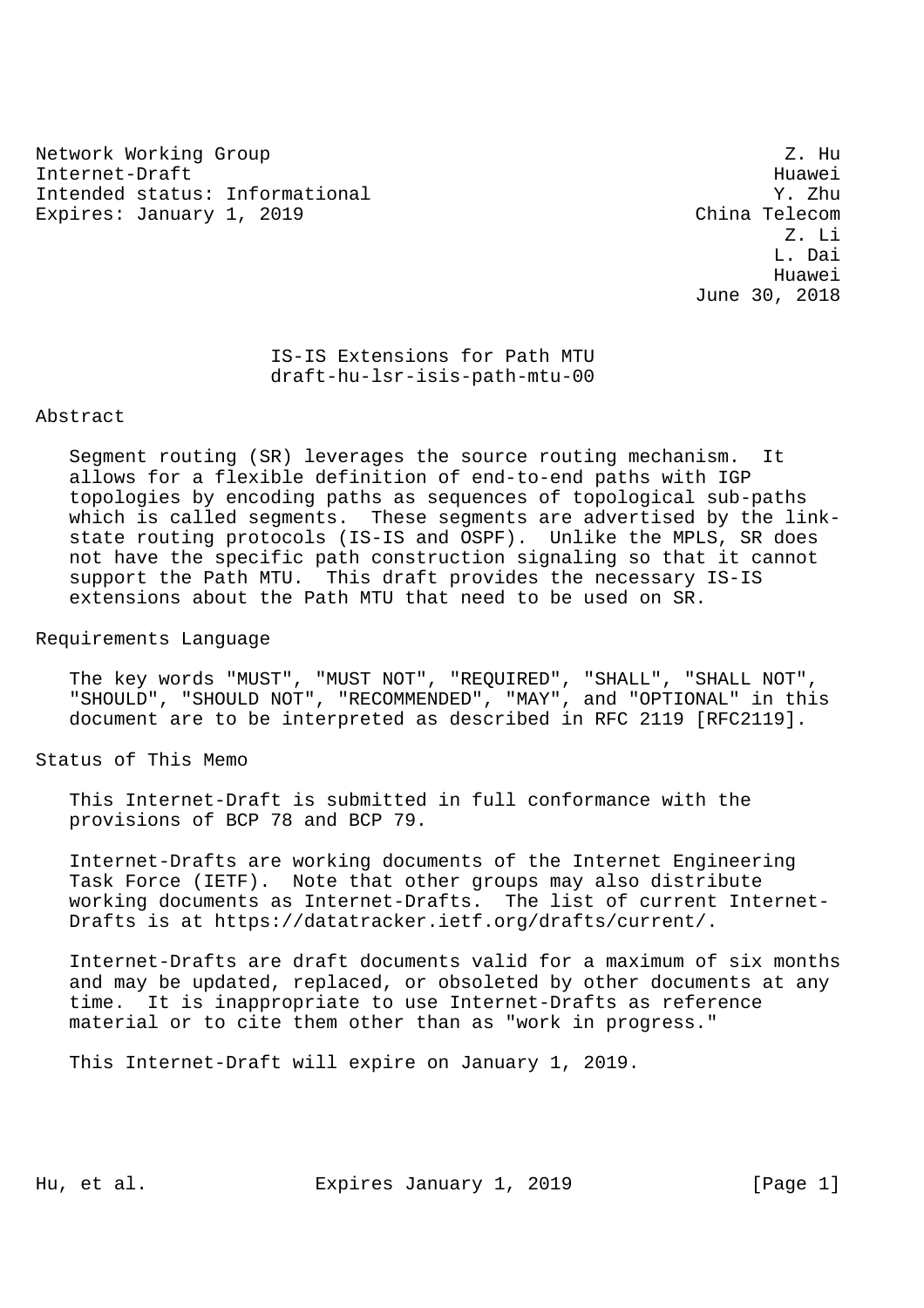## Copyright Notice

 Copyright (c) 2018 IETF Trust and the persons identified as the document authors. All rights reserved.

 This document is subject to BCP 78 and the IETF Trust's Legal Provisions Relating to IETF Documents (https://trustee.ietf.org/license-info) in effect on the date of publication of this document. Please review these documents carefully, as they describe your rights and restrictions with respect to this document. Code Components extracted from this document must include Simplified BSD License text as described in Section 4.e of the Trust Legal Provisions and are provided without warranty as described in the Simplified BSD License.

Table of Contents

| 3.1. Protocol Extension 4 |
|---------------------------|
|                           |
|                           |
|                           |
|                           |
|                           |
|                           |

## 1. Introduction

 Segment routing (SR) leverages the source routing mechanism. SR allows for a flexible definition of end-to-end paths within IGP topologies by encoding paths as sequences of toplogical sub-paths which is called segments. These segments are advertised by the link state routing protocols (IS-SI and OSPF). The SR architecture as well as the routing policy is proposed in

[I-D.ietf-spring-segment-routing] and

 [I-D.filsfils-spring-segment-routing-policy]. Two types of segments are defined, Prefix segments and Adjacency segments. Prefix segments represent an ecmp-aware shortest-path to a prefix, as per the state of the IGP topology. Adjacency segments represent a hop over a specific adjacency between two nodes in the IGP. A prefix segment is typically a multi-hop path while an adjacency segment, in most of the cases, is a one-hop path. SR can compute the paths from end to end and without requiring any LDP or RSVP-TE signaling. SR supports per flow explict routing while just maintaining per-flow state only at the source node.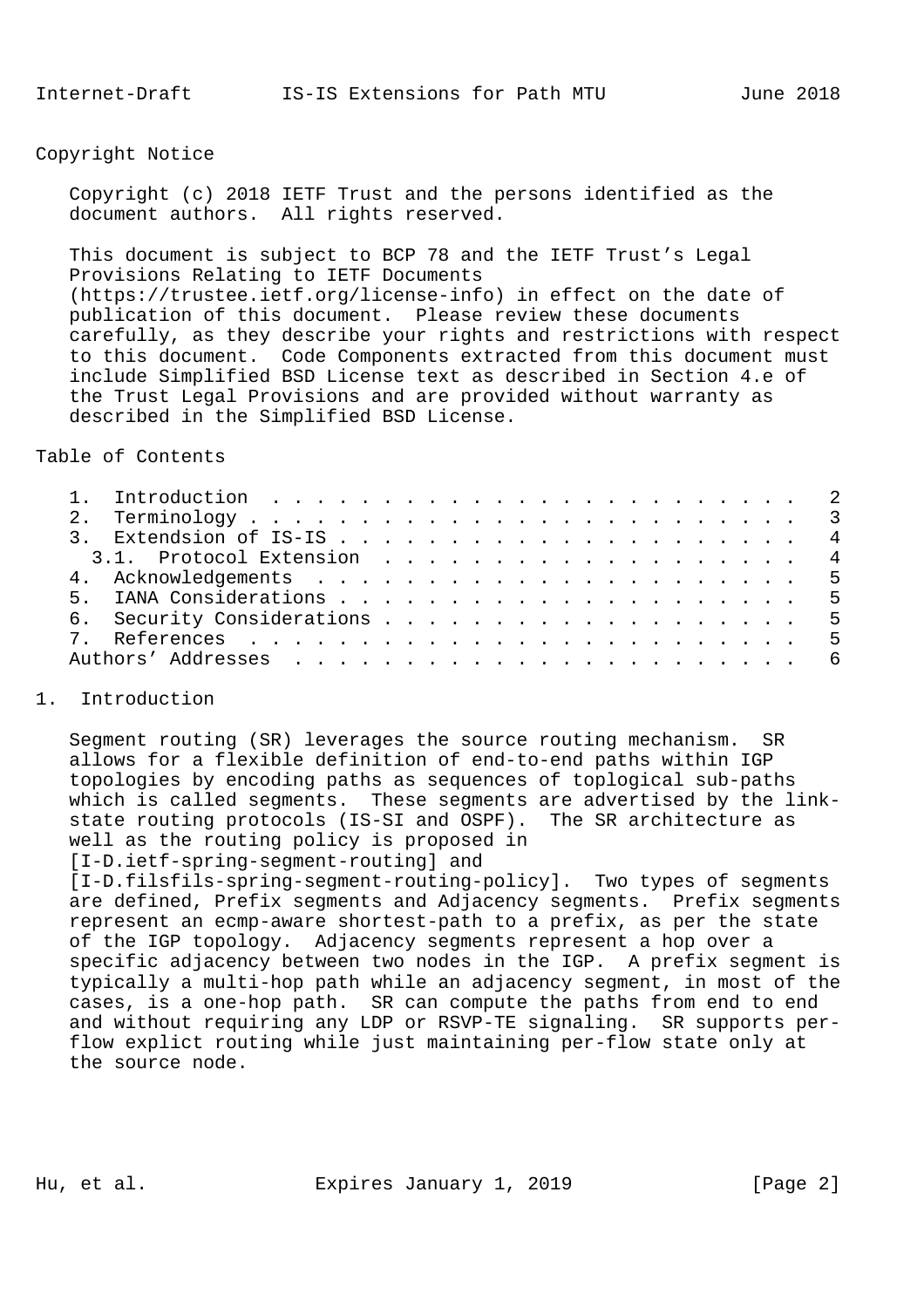SR architecture supports the distributed scenario and the centralized scenario. In the distributed scenario, the segments are allocated and signaled by IGP or BGP and a node needs to compute the source routed policy. Some necessary IS-IS extensions for SR are proposed in [I-D.ietf-isis-segment-routing-extensions]. In a centralized scenario, the SR controller decides which nodes need to steer which packets on which source-routed policies. However, in both conditions, the MTU is not included in the SR policy. As the SR may push more MPLS labels or SRv6 SIDs in the packet header, the packets are larger than the minimum MTU in the path compared to the traditional MPLS forwarding process. Unfortunately the paths do not provide the path MTU informaiton so that the path can not assure the packet size is less than the path MTU, which is the minimum link MTU of all the links in a path between a source node and a destination node. The definition of the path MTU is discussed in RFC1981 [RFC1981].

 This draft describes the necessary IS-IS extensions about the path MTU that need to be used on SR. A new TLV is introduced into the IS- IS protocol. With the IGP flooding process in the distributed scenario or transmission to the controller by BGP, the ingress nodes or the controllers compute the Path MTU for the SR policy.

## 2. Terminology

 router: a node that forwards IP packets not explicitly addressed to itself.

interface: a node's attachment to a link.

 Segment: an instruction a node executes on the incoming packet. For example, froward packet according to shortest path to destination or a specific interface, etc..

SR Policy: an ordered list of segments.

 MTU: Maximum Transmission Unit, the size in bytes of the largest IP packet, including the IP header and payload, that can be transmitted on a link or path.

 link MTU: the maximum transimission unit, i.e., maximum packet size in octets, that can be conveyed in one piece over a link.

 path: the set of links traversed by a packet between a source node and a destination node

 Path MTU: the minimum link MTU of all the links in a path between a source node and a destination node.

Hu, et al. **Expires January 1, 2019** [Page 3]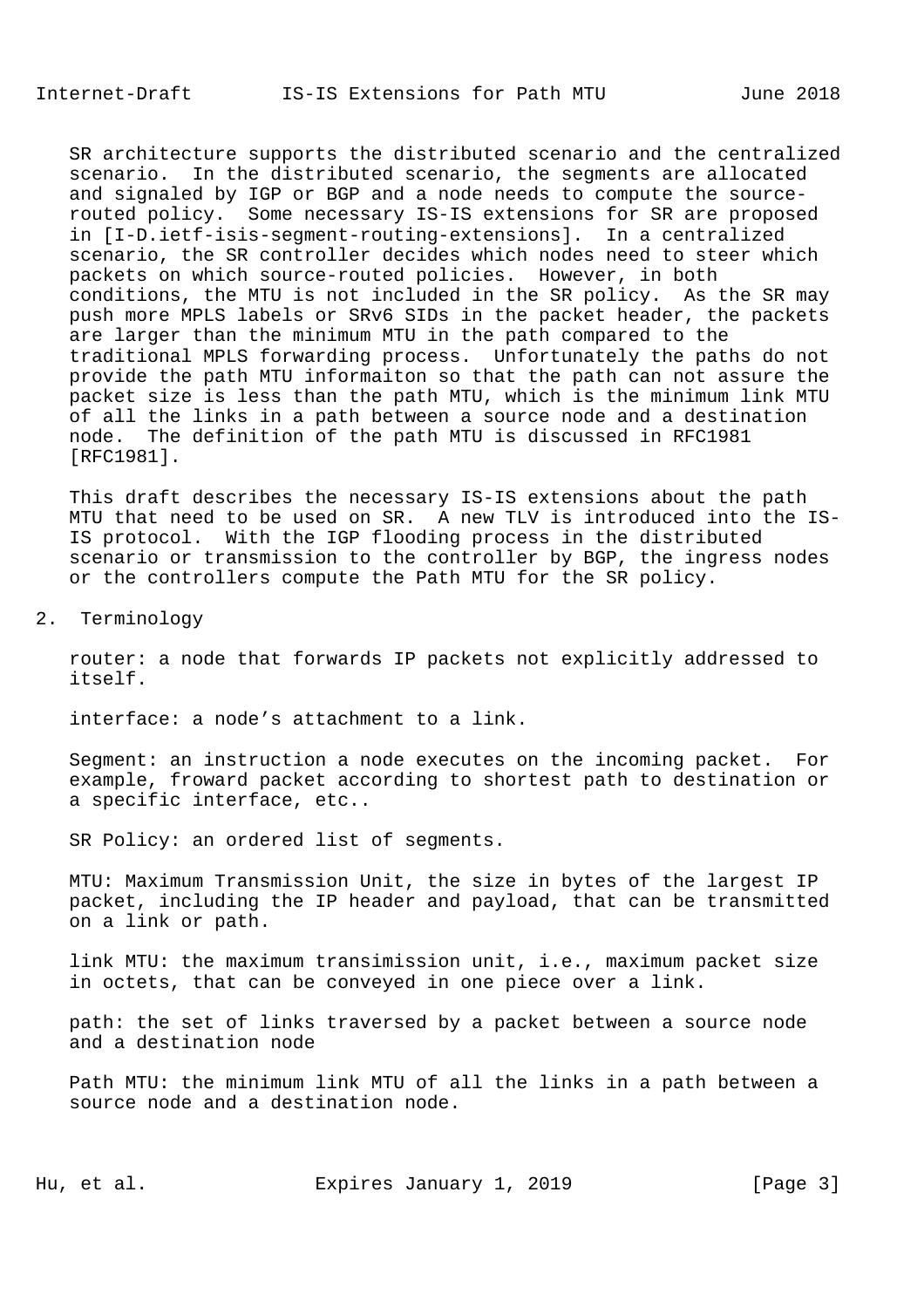3. Extendsion of IS-IS

 This document describes an IS-IS extension to flood the router interface MTU to each node with the IGP domain. Then the controller or the original node collects all the link MTUs from the routers. After the SR path is calculated, packet may be lost if the packet size is larger than the minimum MTU along the path. So the original node can compute the minimum link MTU of all the links in the path. The source node can limit the packet size less than the path MTU.

3.1. Protocol Extension

 A new TLV called link MTU TLV is defined to be included in the Router Information LSP. The LSP transmitted by an interface in a router MUST include the TLV. Each such TLV is encoded as shown in Figure 1.

Type: MTU, 1 byte

Length: # of octets in the value field (1bytes)

Value: the value is the MTU size of a link.

```
 0 0
  0 1 2 3 4 5 6 7 8 9 0 1 2 3 4 5 6 7
 +-+-+-+-+-+-+-+-+
| Type = MTU | +-+-+-+-+-+-+-+-+
 Length
 +-+-+-+-+-+-+-+-+-+-+-+-+-+-+-+-+-+-+
| MTU size
 +-+-+-+-+-+-+-+-+-+-+-+-+-+-+-+-+-+-+
       Figure 1
```
The use and meaning of these fields are as follows:

 Type - A single octet encoding the TLV type. Here the type is 1 octet.

 Length - One octet encoding the length in octet of the TLV. This field identifies the length of the value part.

 MTU size - This field identifies the size of the router interfaces. Two octets encoding the MTU size of the TLV.

 This document defines a single MTU TLV, the codepoints need to be determined by the IANA.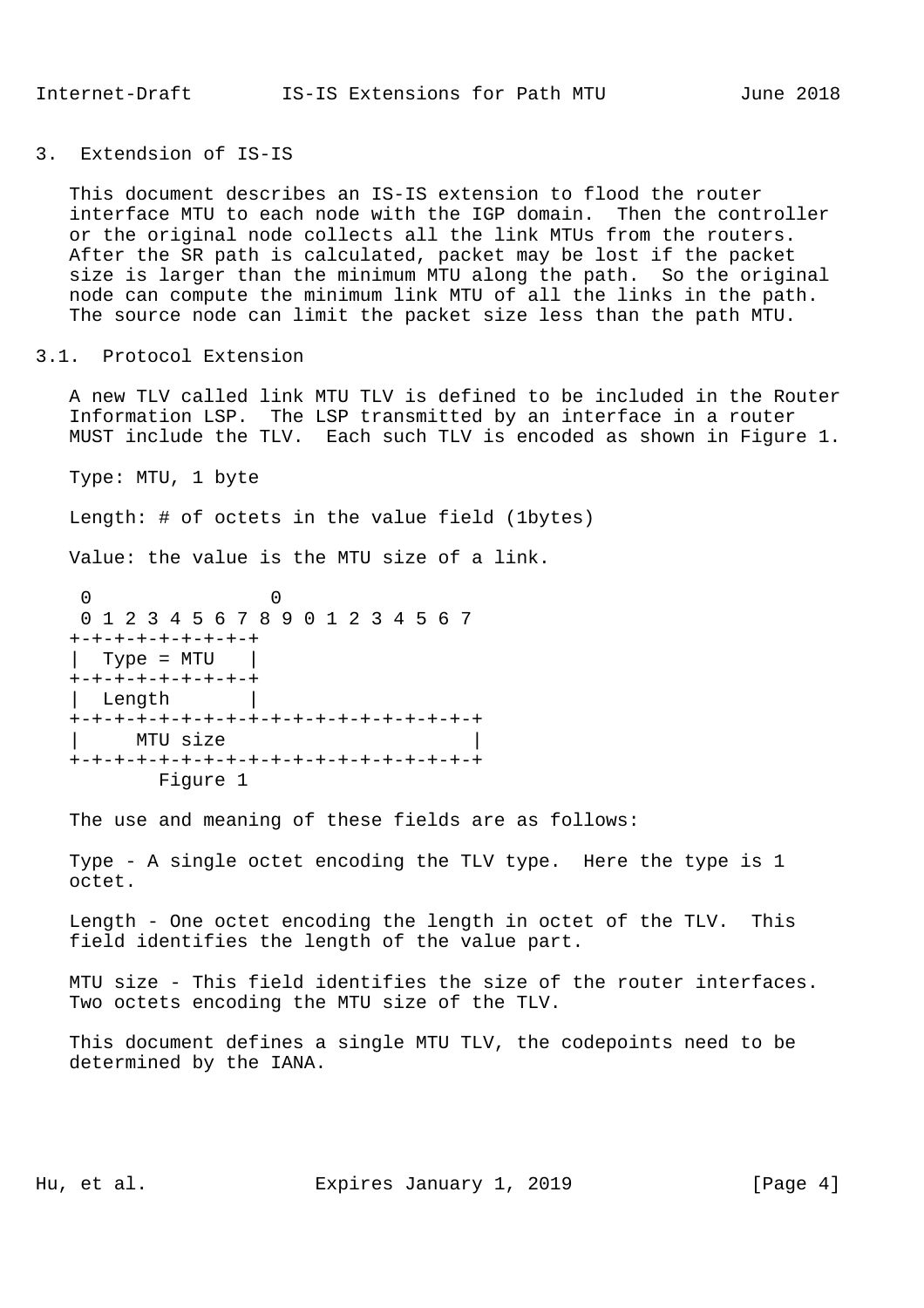4. Acknowledgements

TBD.

5. IANA Considerations

 This document requests that IANA allocate from the IS-IS TLV Codepoints Registry a new TLV.

6. Security Considerations

 This extension to IS-IS does not change the underlying security issues iherent in the existing IGP.

7. References

[I-D.filsfils-spring-segment-routing-policy]

 Filsfils, C., Sivabalan, S., Hegde, S., daniel.voyer@bell.ca, d., Lin, S., bogdanov@google.com, b., Krol, P., Horneffer, M., Steinberg, D., Decraene, B., Litkowski, S., Mattes, P., Ali, Z., Talaulikar, K., Liste, J., Clad, F., and K. Raza, "Segment Routing Policy Architecture", draft-filsfils-spring-segment-routing policy-06 (work in progress), May 2018.

[I-D.ietf-isis-segment-routing-extensions]

 Previdi, S., Ginsberg, L., Filsfils, C., Bashandy, A., Gredler, H., Litkowski, S., Decraene, B., and J. Tantsura, "IS-IS Extensions for Segment Routing", draft-ietf-isis segment-routing-extensions-18 (work in progress), June 2018.

- [I-D.ietf-spring-segment-routing] Filsfils, C., Previdi, S., Ginsberg, L., Decraene, B., Litkowski, S., and R. Shakir, "Segment Routing Architecture", draft-ietf-spring-segment-routing-15 (work in progress), January 2018.
- [RFC1981] McCann, J., Deering, S., and J. Mogul, "Path MTU Discovery for IP version 6", RFC 1981, DOI 10.17487/RFC1981, August 1996, <https://www.rfc-editor.org/info/rfc1981>.
- [RFC2119] Bradner, S., "Key words for use in RFCs to Indicate Requirement Levels", BCP 14, RFC 2119, DOI 10.17487/RFC2119, March 1997, <https://www.rfc-editor.org/info/rfc2119>.

Hu, et al. Expires January 1, 2019 [Page 5]